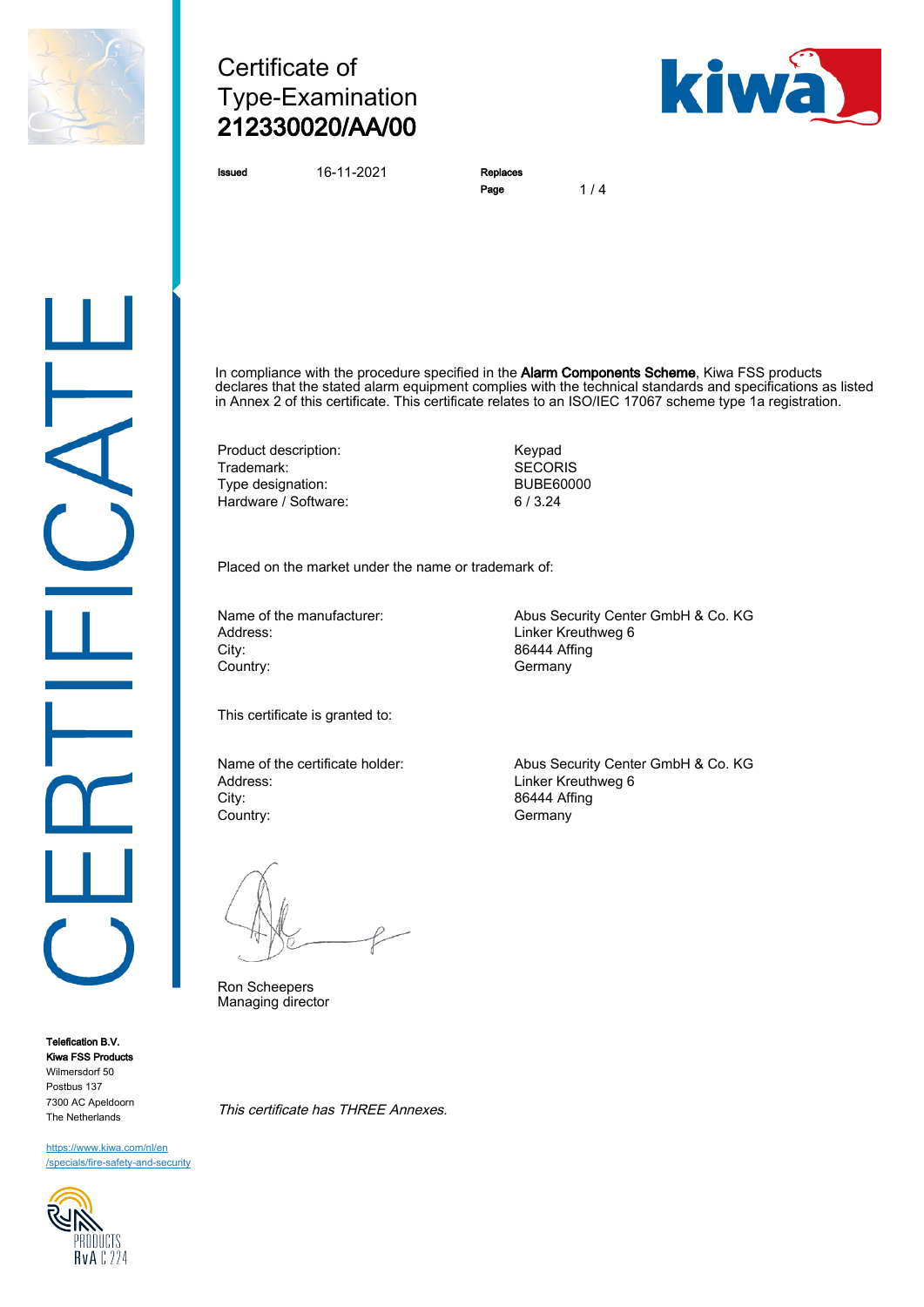#### Remarks and observations

The following conditions are applicable:

Security grade: 3 Environmental class: II Equipment class: Fixed

Factory location: Digital Lighting Co. Ltd. Life Safety Division, Xinmin District, Chang'an Town Dongguan City China

Product inspection location: Abus Security Center GmbH & Co. KG Linker Kreuthweg 6 Affing **Germany**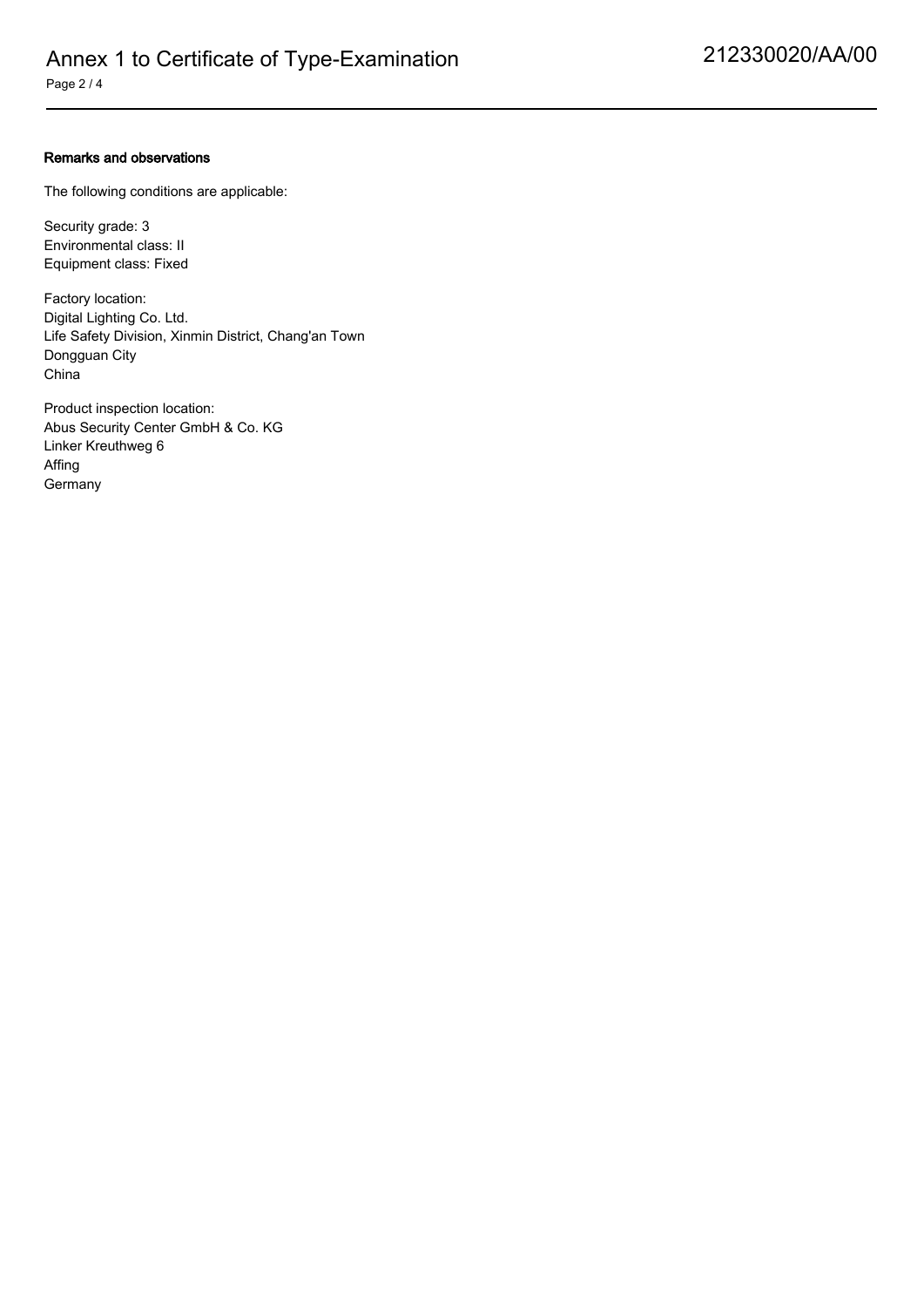### Documentation lodged for this Certificate of Type-Examination

Test Reports:

- ANPI asbl: bis-rec-1210-00 Cooper KEY-K\_P\_Z\_\_01, 23 July 2013
- CNPP: LE 20 00 13 RevA KEY-KPZFR Env, 28 October 2020
- CNPP: LM 20 00 57 KEY-KPZFR EN EMC, 25 September 2020

Product Documentation:

- Assembly drawings
- Bill of material / Parts list
- Electronic schematics
- Manual

- Internal / external photos

- Label and label placement

#### Technical Standards and Specifications

The product shows no non-compliances with:

EN 50131-3 March, 2009

#### Applied Standards

EN 50130-5 June, 2011 EN 50130-4+A1 October, 2014 EN 50131-1+A1+A2+A3 June, 2020